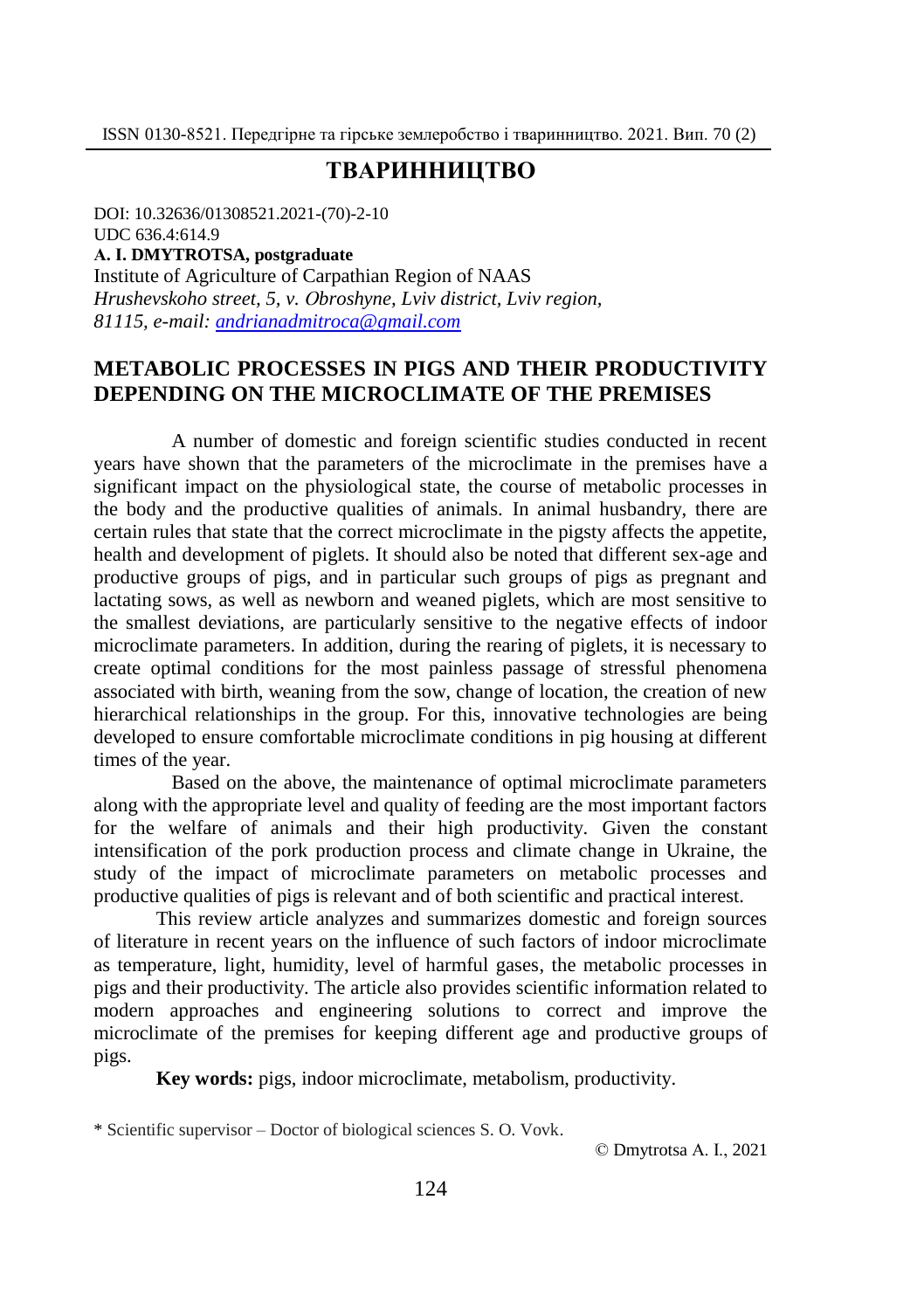**Дмитроца А. І.**

Інститут сільського господарства Карпатського регіону НААН

### **Метаболічні процеси в організмі свиней та їх продуктивність залежно від мікроклімату приміщень**

Низкою вітчизняних і зарубіжних наукових досліджень, проведених в останні роки, доведено, що параметри мікроклімату приміщень виявляють істотний вплив на фізіологічний стан, перебіг обмінних процесів в організмі та продуктивні якості тварин. У тваринництві існують певні правила, які стверджують, що саме правильний мікроклімат у свинарнику впливає на апетит, здоров'я і розвиток поросят. Слід зазначити, що особливо чутливими до негативної дії параметрів мікроклімату приміщень є різні статево-вікові і продуктивні групи свиней, і зокрема такі групи, як поросні і лактуючі свиноматки, а також новонароджені та відлучені поросята, які є найбільш чутливі до найменших їх відхилень. Крім того, під час вирощування поросятам потрібно створити оптимальні умови для якомога більш безболісного проходження стресових явищ, пов'язаних з народженням, відлученням від свиноматки, а також зміною місця утримання та створенням нових ієрархічних відносин у групі. З цією метою розробляються інноваційні технології щодо забезпечення комфортних умов мікроклімату в приміщеннях для утримання свиней у різні періоди року.

Виходячи з наведеного вище, питання підтримання оптимальних параметрів мікроклімату поряд із належним рівнем і якістю годівлі є найважливішими факторами для добробуту тварин та їх високої продуктивності. Враховуючи постійну інтенсифікацію процесу виробництва свинини та кліматичні зміни на території України, дослідження впливу параметрів мікроклімату на метаболічні процеси та продуктивні якості свиней є актуальними і становлять як науковий, так і практичний інтерес.

У цій оглядовій статті проаналізовано та узагальнено вітчизняні та зарубіжні джерела літератури останніх років щодо впливу таких факторів мікроклімату приміщень, як температура, освітленість, вологість повітря, рівень шкодочинних газів на перебіг обмінних процесів в організмі свиней та їх продуктивність. У статті також наведено наукову інформацію, яка стосується сучасних підходів та інженерних рішень щодо корекції та поліпшення мікроклімату приміщень для утримання різних вікових та продуктивних груп свиней.

**Ключові слова**: свині, мікроклімат приміщень, обмін речовин, продуктивність.

**Introduction.** In Ukraine, pig farming is a traditional livestock industry that is constantly evolving. Pork producers are increasingly introducing modern technologies in the selection, feeding and keeping of animals, which significantly increases the productivity of pigs and the quality of their products.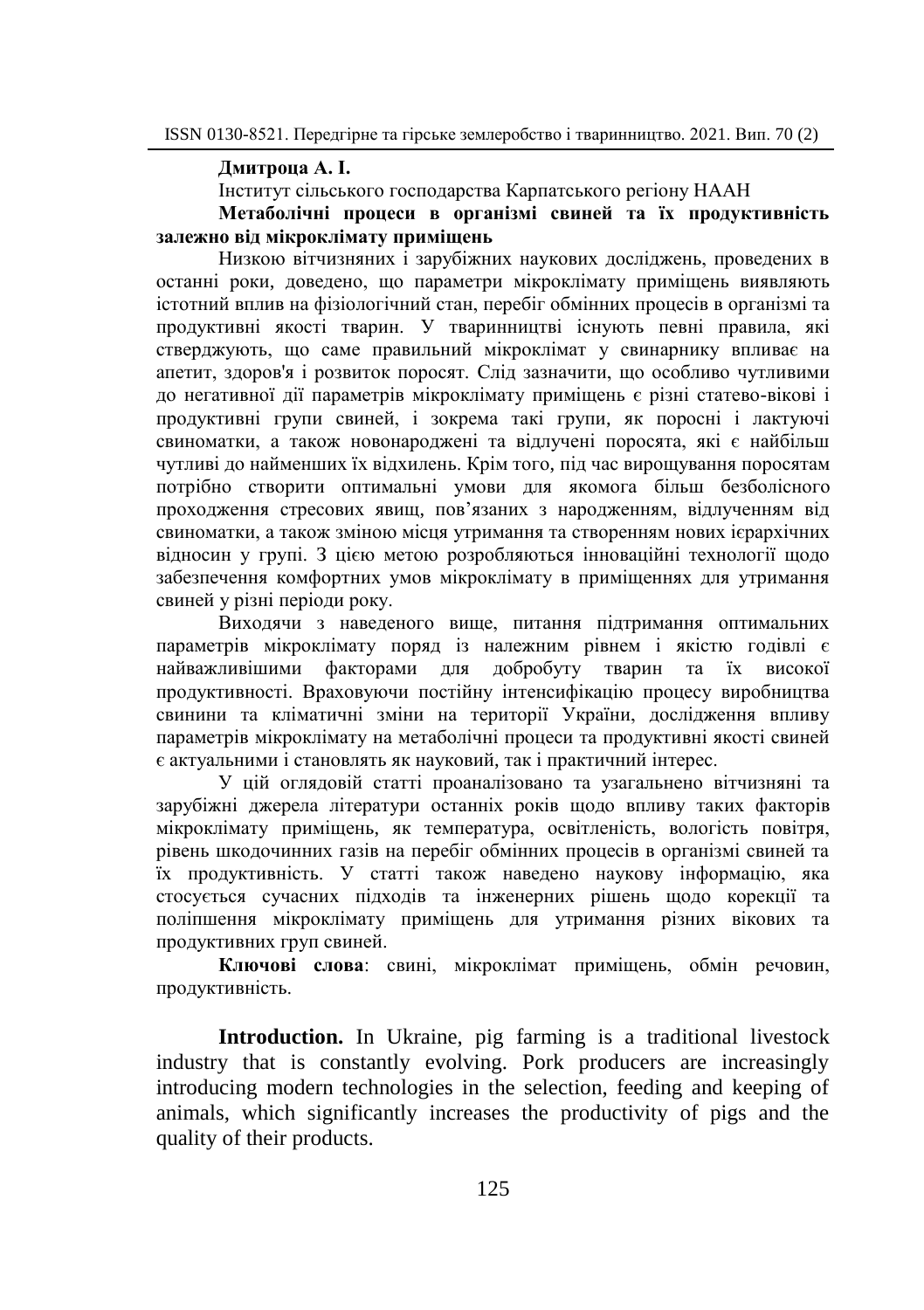In the context of the transition of pig farming to an industrial basis, it is necessary to assess all the factors that affect the welfare of animals. Pigs of modern breeds and specialized lines are characterized by high productivity due to genetics. This is the reason for the high sensitivity to the effects of adverse environmental factors. Among these factors the microclimate of rooms occupies important place, and first of all such its factors as temperature and humidity of air, concentration of harmful gases, the general gas structure, pollution by microorganisms, etc.

In recent years, domestic and foreign studies have convincingly proven that the conditions of keeping animals in their importance should be put on a par with the quality of feeding [17].

Thus, according to research of Tunasov A. I., to maintain a normal microclimate in the pigsty, it is necessary constant artificial ventilation. Low air exchange in pig housing can lead to a deterioration of the microclimate, an increase in the content of harmful substances in the air, as well as an increase in moisture and heat. Intensive air exchange in the room where pigs are kept in winter can cause high heat consumption and lower temperatures [19].

It is proved that pregnant and lactating sows are especially sensitive to the disturbance of the microclimate in the premises. According to a number of authors [1, 8, 9], the productivity of sows depends on both the season of the year and the system of maintaining the microclimate in the room. Thus, A. A. Balnikov [1] found that sows with a higher by 4.5% fertility were distinguished by combinations (WB  $\times$  L)  $\times$  D, which were fertilized in the spring season, compared with sows of the same genotype, fertilized in summer.

The analysis of differences in the parameters of the microclimate created by two negative pressure systems, different in the method of air preparation, conducted by V. M. Voloshchuk and V. M. Gerasymchuk [6] revealed higher efficiency of geothermal ventilation with air supply through intake shafts and underground air ducts. E. A. Samokhina [18] points out that the geothermal ventilation system created the best microclimate conditions in the pigsty for keeping lactating sows in the autumn, which contributed to the improvement of conservation and intensity of piglets' development.

R. V. Mylostyvyi [10] studied the effect of indoor microclimate on reproductive qualities of sows in the hot period of the year with different ventilation options and found that geothermal ventilation achieves better temperature in the pigsty, which helps to preserve the safety of piglets and increase nest weight during weaning. M. H. Povod [7] notes that the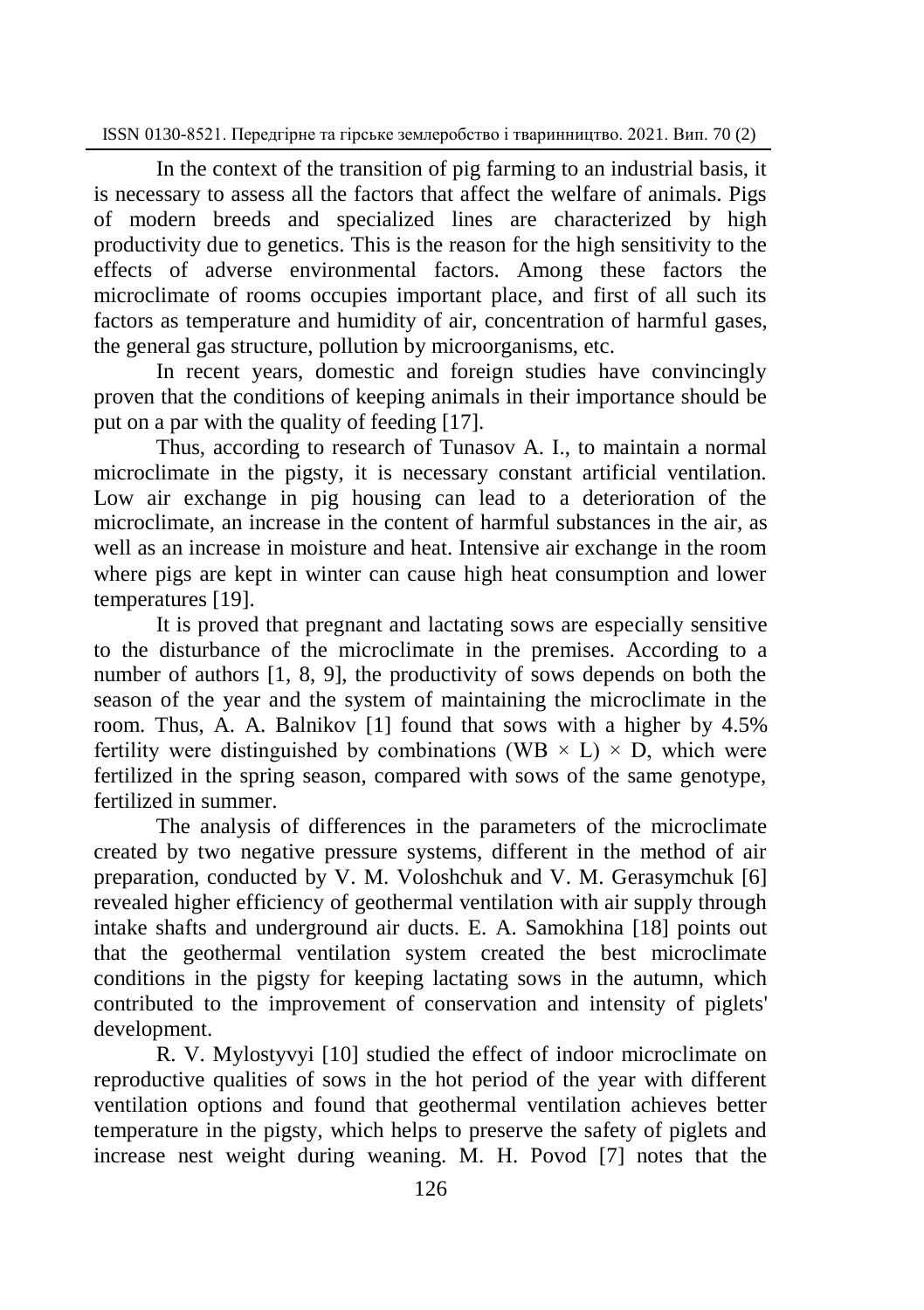uniform pressure ventilation system allows to maintain an optimal microclimate in the room for rearing piglets, but it does not provide uniform air exchange in all areas of the section, so it requires additional measures to normalize air parameters in the warm season.

Potential productivity of pigs due to unsatisfactory zoohygienic conditions is often used only by 70-80%. Therefore, the creation of optimal microclimate parameters in industrial pig farming is the most important reserve for increasing the production of high quality products.

## **Influence of temperature, illumination and humidity of premises on metabolic processes in the body of pigs of different age groups**.

Pigs are very sensitive to heat stress, which is the body's response to high temperatures and causes changes in all systems of animal organs, provoking oxidative stress [15]. Therefore, pig farms constantly monitor the parameters of the indoor microclimate. In particular, special importance is attached to such indicators as: temperature, illuminance, humidity, chemical composition of air, the presence of dust and microbes.

It is known that pigs do not have sweat glands, so thermoregulation in them occurs solely through respiration. They feel comfortable only in a narrow temperature range. The biggest changes due to heat stress occur in the cardiovascular, respiratory systems and gastrointestinal tract. Disorders of the cardiovascular system when the body overheats due to the effects of hyperthermia on the central nervous system. In the heat, the tone of blood vessels and their blood supply changes, tachycardia and arrhythmia develop, blood pressure drops. With increasing activity of the heart during overheating, blood circulation accelerates. At extreme overheating the blood circulation rate decreases, which is explained by the weakening of heart function [20].

Prolonged exposure to high temperatures causes heat stroke. The researchers note that even at a temperature of  $+ 23-25$ °C the intensity of respiration in pigs increases by one and a half times, and the pulse  $-$  by 20-30 beats per minute. This increases the neuromuscular excitability, muscle hypertonia may occur until the development of seizures and tetany. Animals become agitated or, conversely – depressed [13].

Significant changes due to heat stress also occur in the gastrointestinal tract of pigs. In particular, under the action of high temperatures there is a suppression of the secretion of gastric juice: there is a lack of its bactericidal function, reduced pepsin activity and increased concentration of total protein. The greatest inhibition is experienced by the proteolytic group of enzymes – pepsin, trypsin, enterokinase, which worsens the digestive processes and reduces the rate of absorption of amino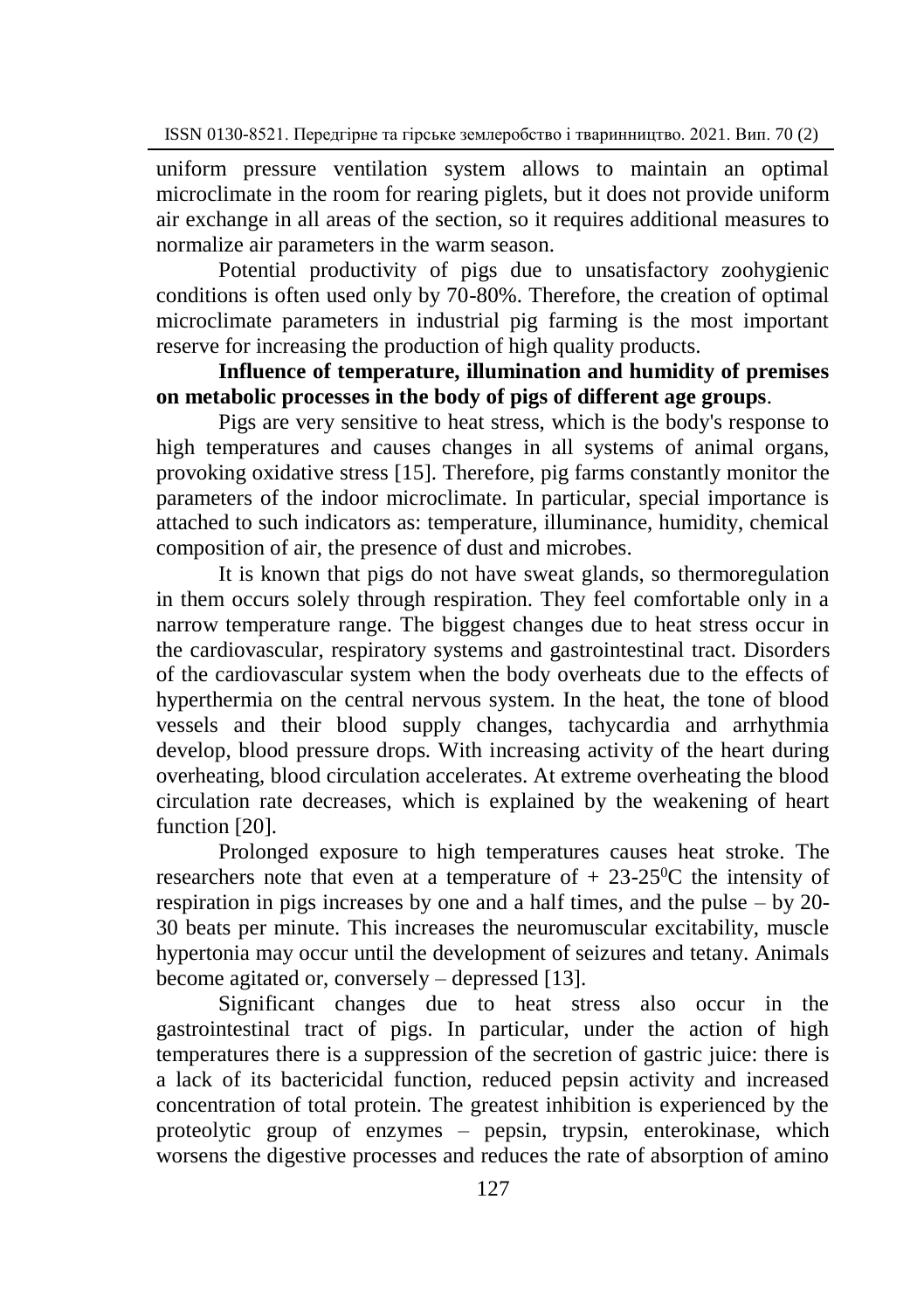acids. There is an inhibition of the secretion of pancreatic enzymes, intestinal motility is suppressed. Accordingly, appetite is reduced, and hence productivity. If at a temperature of  $+15 - 17$ <sup>o</sup>C per 40 kg of live weight gain 120-140 kg of feed is needed, then at  $+29^{\circ}$ C to obtain a similar increase – 480 kg. [15, 28].

Another important indicator of the microclimate of livestock facilities is the relative humidity, which also has a significant impact on the development of pigs. Changing the relative humidity from 70 to 95% leads to an increase in pig waste from 0.05 to 17.5%. High relative humidity in the premises reduces the digestibility of nutrients. The average daily gain of pigs on rearing at a relative humidity of 85% is 653 g, and at 91.8% - only 553 g [9].

Humidity and temperature are interrelated and together affect the thermoregulation and metabolism of the animal, they are inversely related. In the premises for pigs, the relative humidity varies from 50 to 90%, and sometimes up to 100% (in winter and transitional periods of the year) [17]. The relative humidity in the room for keeping pigs should be in the range of 60-80%, and the maximum allowable – 85% [9].

N. O. Beloziorova's research showed that when pigs are kept under conditions of lower air temperature (10-13ºС) and increased relative humidity (up to 72-75%) it has a negative effect on the status of their natural resistance [3].

An important factor in the comfortable keeping of pigs indoors is lighting. At the same level of feeding in pigs when kept in a dark room, 15% more subcutaneous fat accumulates compared to animals that are constantly in daylight. Prolonged, round-the-clock lighting of the premises causes in pigs suppression of their productivity [31, 36].

One of the ways to increase the productivity and quality of pig products, especially in industrial complexes, is the use of regular ultraviolet radiation. The use of the latter has a positive effect on metabolic processes, increases meat yield, improves its nutritional value, increases the content of dry matter, total nitrogen, glycogen in the *musculus longissimus dorsalis*. In the skin of animals under the action of ultraviolet light undergoes formation of vitamin D from its food precursors. [2, 33]

**Influence of harmful gases on metabolic processes in pigs**. Excessive concentrations of harmful gases are known to be toxic and can cause health problems in both humans and animals. Manure is the biggest source of contamination in pig housing. From it, four main dangerous gases are released into the atmosphere – hydrogen sulfide, methane, ammonia and carbon dioxide [8, 11].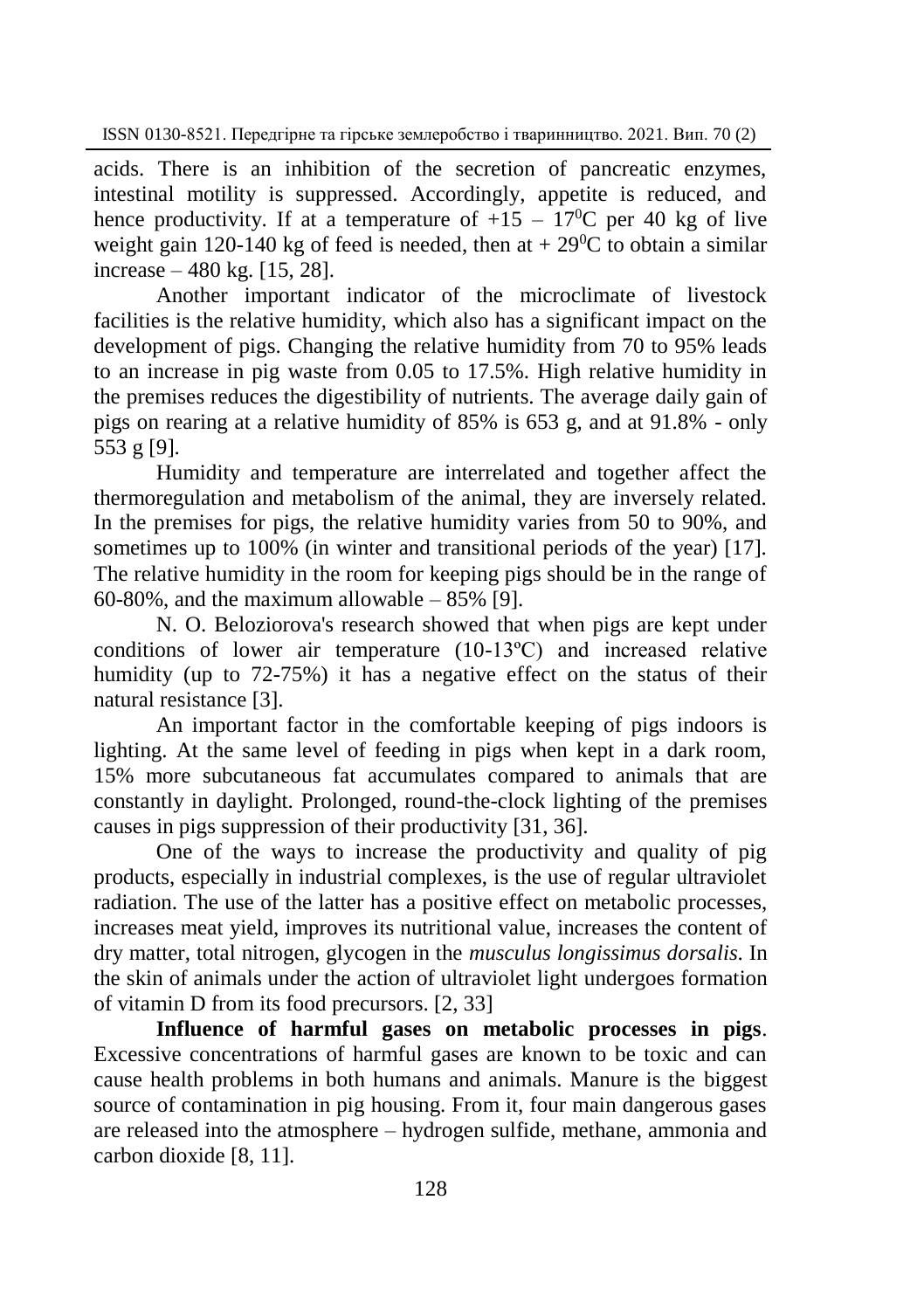The results of numerous studies show that in livestock facilities, excessive levels of ammonia, hydrogen sulfide, carbon dioxide in the air reduces the productivity of animals and increases the percentage of culling, as well as increases the level of feed consumption per unit of production [24].

It should be emphasized that in the conditions of unsatisfactory microclimate in pigs, the natural resistance and immunological reactivity of their organism decreases. In addition, increased amounts of harmful gases in piggeries significantly affects the health of staff, as well as reduces the service life of equipment and machinery [16, 22].

In livestock facilities, the air in its chemical composition differs significantly from the surrounding as a result of the release of various gases from animal respiration and decomposition of manure. During the respiration of animals, a large amount of carbon dioxide is released, and oxygen is absorbed, while as a result of biochemical reactions that take place in manure, a significant amount of ammonia, carbon dioxide, hydrogen sulfide and other harmful gases with unpleasant odor is released into the air. [21].

It is established that during long stay of animals in the environment with the increased content of harmful gases they can have various deviations and disorders of a metabolism. Methane (CH4), carbon dioxide  $(CO<sub>2</sub>)$ , ammonia (NH<sub>4</sub>) and hydrogen sulfide (H<sub>2</sub>S) are considered to be the main harmful gaseous impurities in the air of livestock premises [12, 35]

In addition to the above-mentioned harmful gases in the premises for keeping pigs with improper ventilation accumulate substances that contribute to the unpleasant odor (skatol, mercaptan, etc.). Their level cannot yet be measured with instruments, but their presence can be determined organoleptically [7]. Scatol is formed from tryptophan during bacterial decomposition of protein and gives animal feces a specific odor. Mercaptans are alcohols in which the oxygen atom of the hydroxyl group (OH) is replaced by sulfur with an unpleasant odor [26].

Elevated levels of methane, carbon dioxide, ammonia and hydrogen sulfide are a danger to animal health in pig housing. A gas such as methane is odorless, but at excessive concentrations it is an invisible enemy to human and animal health in particular [7]. Methane poisoning can lead to rapid heartbeat, pulmonary edema and shortness of breath.

Carbon dioxide is also dangerous – a colorless, non-flammable substance with a slightly acidic odor and taste. It is a product of metabolism and is excreted mainly during animal respiration, partially formed during the decomposition of feces and feed residues. The release of  $CO<sub>2</sub>$  by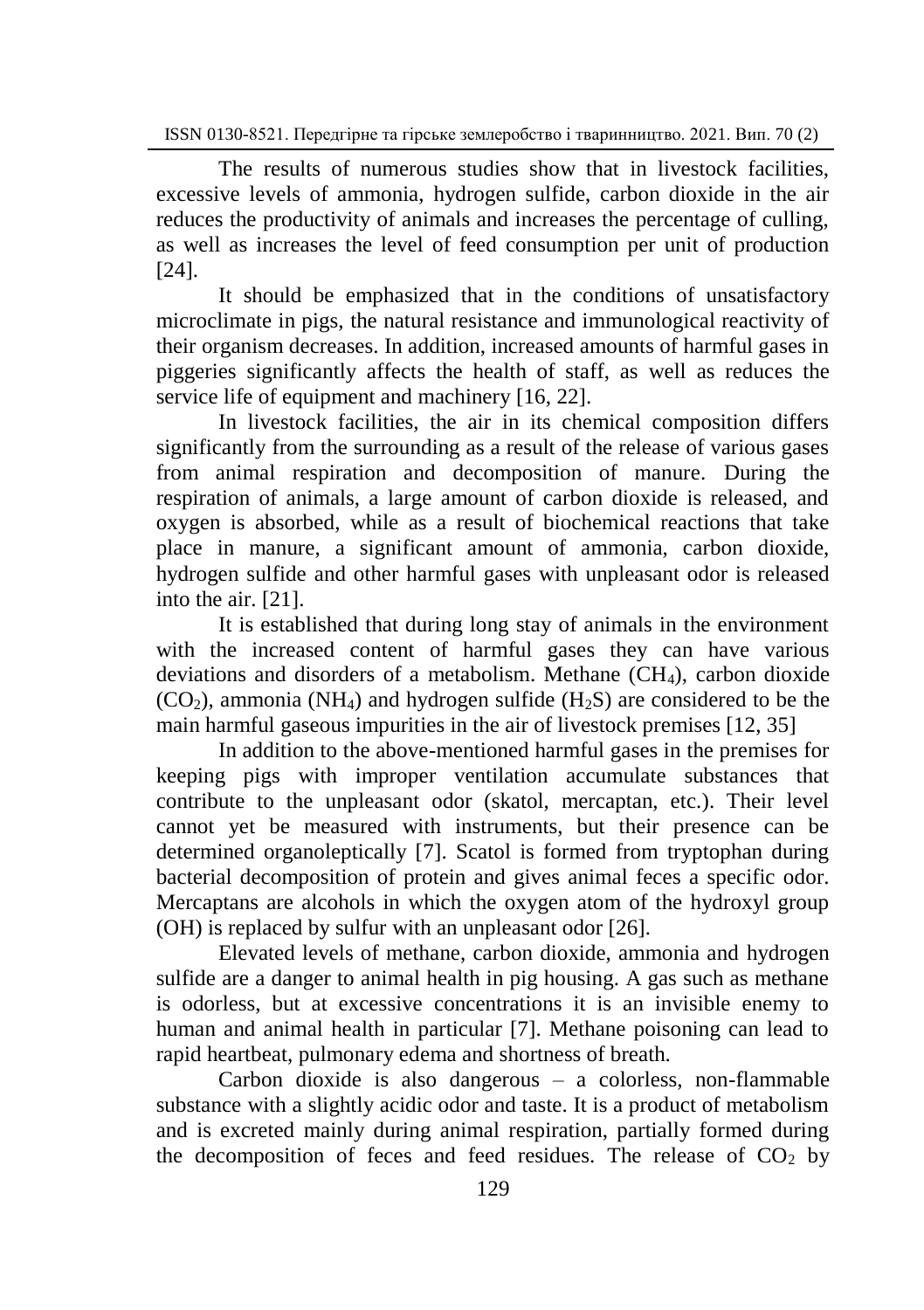animals depends on their species, age, feeding and productivity. High concentrations of carbon dioxide in livestock premises lead to impaired respiratory function of animals, and with prolonged exposure causes depression, lethargy, reduced productivity, resistance of animals and even chronic poisoning [7]. Accumulation of excessive  $CO<sub>2</sub>$  in the air of livestock premises is eliminated by proper installation and use of ventilation equipment. By ventilating the premises, when the relative humidity is maintained within acceptable limits, there is no increased concentration of  $CO<sub>2</sub>$ 

More harmful to pigs is ammonia, which has a pronounced pungent odor and is felt even at low concentrations. It can damage the eyes and respiratory tract, thereby causing chemical burns [26, 27]. At high concentrations, it can cause corneal ulcers and cause nausea, vomiting, palpitations and seizures [30]. According to Z. Cheng and E. A. O'Connor, pigs are often exposed to elevated concentrations of ammonia, which is considered an environmental stressor that slows growth and causes poor animal health [25].

The results obtained by M. O. Parker, suggest that ammonia, even in acceptable concentrations when combined with the factor of insufficient indoor lighting, can impair the physiological condition and productivity of pigs [36].

According to the findings of R. R. Manuel, the concentration of ammonia in farrowing rooms in the area of animal life varies depending on the set temperature for the climate control system. At night, when the air temperature is lower, the ventilation rate decreases, which causes an increase in the concentration of ammonia. Increasing the outside temperature during the day increases the speed of ventilation and, consequently, the speed of gas removal. The highest concentrations of ammonia occur at night, and the lowest – during the day [29].

Studies by Z. Ye and G. Zhang [23] found that the coefficient of ammonia emissions in the premises is significantly reduced with proper ventilation.

W. Xu and K. Zheng, studying gas emissions from pig farms, found that average ammonia emissions were highest in spring and summer and lowest in autumn and winter. The average ammonia emissions per area  $(m<sup>2</sup>)$ of farrowing room were almost three times higher in the summer months than in the winter [24].

The main source of hydrogen sulfide formation in the premises is bacterial decay of high-protein products of plant and animal origin, primarily in the manure mass [34]. Hydrogen sulfide is a dangerous poison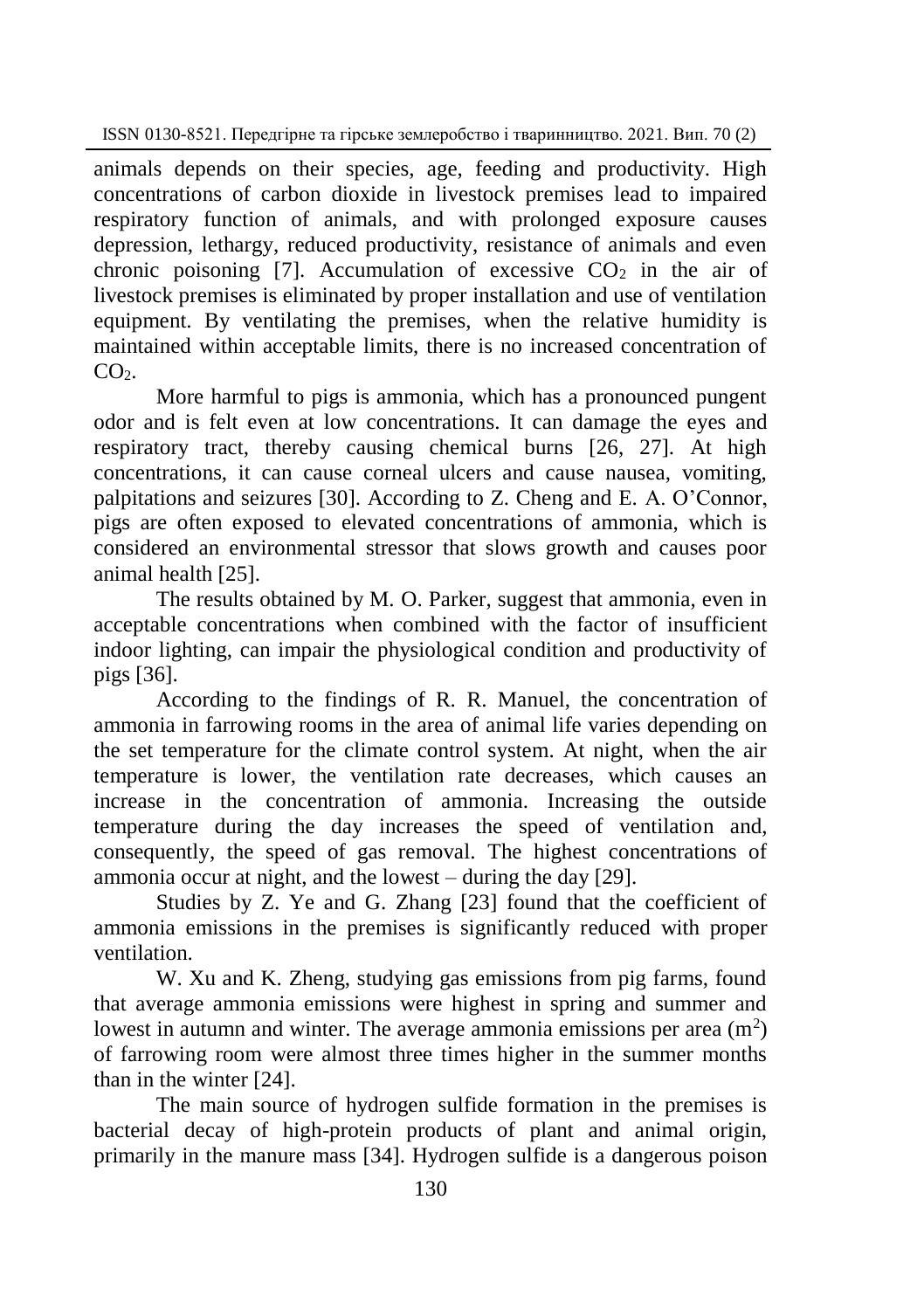for the circulatory and nervous systems in animals, because when it enters the bloodstream through the lungs, it inhibits the activity of enzymes that are necessary for cell respiration and thus causes paralysis of the respiratory system [14].

Hydrogen sulfide (H2S) is considered the most dangerous decomposition product of manure and has a pronounced smell of rotten eggs. At low concentrations it irritates the eyes and respiratory tract, while at slightly higher concentrations hydrogen sulfide causes headache, dizziness and nausea [12]. At high concentrations, hydrogen sulfide paralyzes the nerve cells of the nose. The consequences of prolonged inhalation of hydrogen sulfide in small quantities can lead to acute respiratory failure and as a consequence to the death of animals. [35].

**Modern effective ways to improve the microclimate of pig housing**. In modern domestic pig breeding, various technological approaches are used to properly ensure the parameters of the microclimate in the premises. All these systems have certain advantages and disadvantages and have the right to exist. And in each case, when designing a new or reconstructed complex, specialists have difficulty choosing a system. Most often, this choice is based on established advantages in the equipment, pricing policy of the equipment supplier, the desire to replicate ready-made design solutions.

The most important component of the system of providing comfortable conditions for keeping pigs is ventilation, which should provide optimal air temperature, quality and humidity, regardless of climatic conditions. Ventilation should solve the following tasks: maintain the temperature and humidity at the optimal level for pigs, removing excess heat and moisture from the room; create air exchange in the room, providing animals with fresh air, but not creating drafts; evenly distribute the air in the room, meeting the need of all animals for ventilation; to prevent possible threats to the health of pigs in the event of a power outage and ventilation failure; to provide optimal production indicators and results [11].

In the reconstructed premises of pig farms, natural ventilation provides the necessary temperature and humidity in the necessary parameters in winter and transition periods under conditions of sufficient sealing of the premises. In summer, the creation of a microclimate in the premises for keeping pigs within the hygienic standards is possible only with a combination of natural and artificial ventilation [2].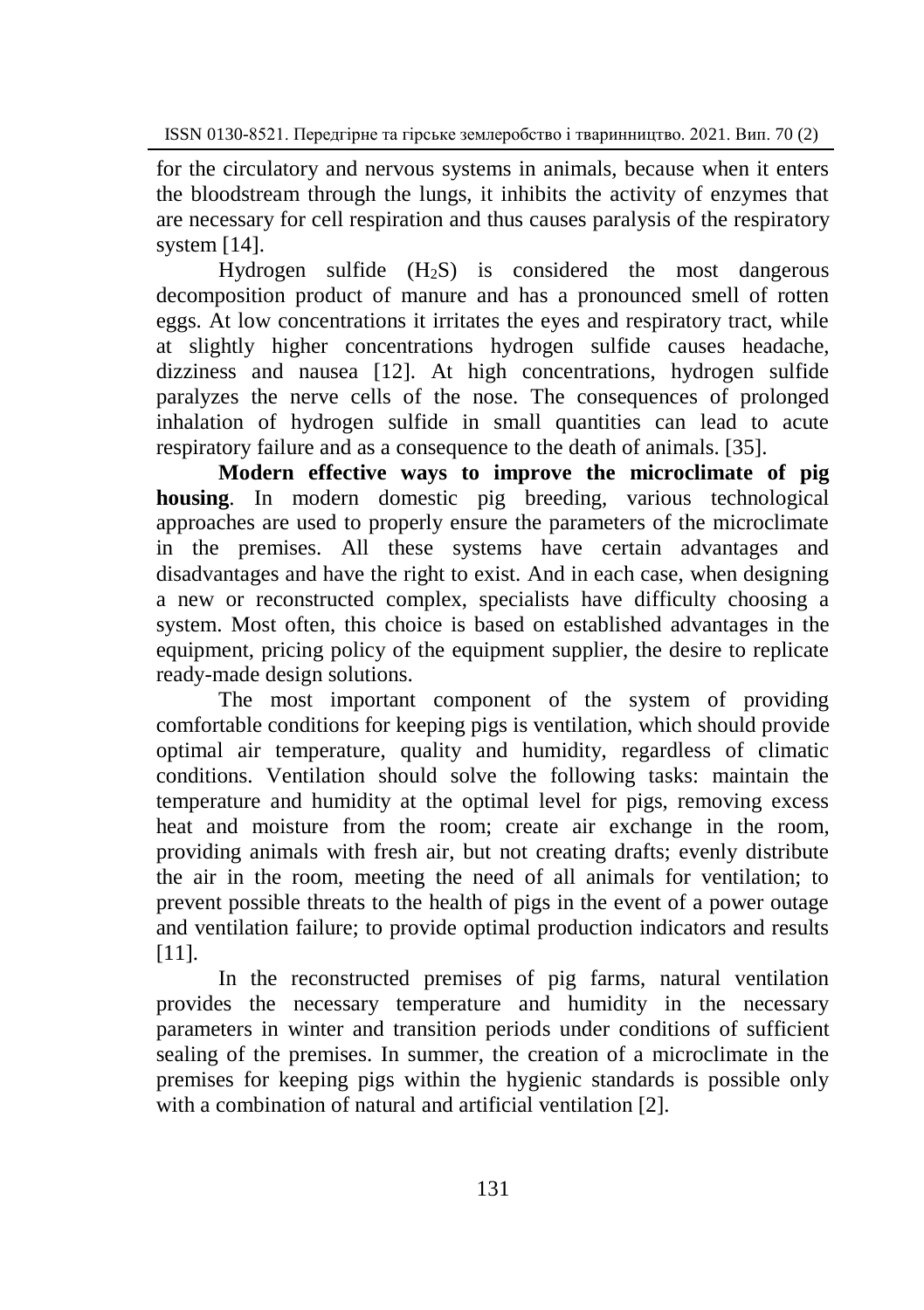Modern domestic and foreign ventilation systems for pigs include different options. The first of them is ventilation with supply valves in the walls. It works satisfactorily in temperate climates  $(-15 \text{ to } +22^{\circ}C)$ .

The second ventilation system provides for the presence of perforated ceilings in the premises, the so-called diffusion ventilation. The negative pressure created by the exhaust fans inside the premises causes the inflow of outside air into the attic space through the openings under the roof [22].

In the premises for keeping animals, the inflow of outside air can be carried out by active supply recirculation shafts installed in the floor. Air is removed from the room through active exhaust shafts. The main advantage of this system is that the external cold air entering the supply shaft is mixed in it with the room air, increasing the temperature of the supply air at the outlet of the distributor [16].

Another type of ventilation system is a system of centralized ventilation with the organization of supply and exhaust ducts in the basement – the so-called underground ventilation system. This system provides low values of air exchange (up to  $0.6 \text{ m}^3/\text{kg}$  live weight). The massive underground system of concrete channels plays the role of a heat accumulator, thus smoothing daily temperature fluctuations [9].

Currently, the most cost-effective is system of ventilation of negative pressure inside the room using the supply of cold air from top to bottom with the help of exhaust fans and computer climate control [18].

An important element in providing comfortable conditions for keeping pigs is cooling the air in the premises, especially in the summer under conditions of global warming. It is known that the buildings of pig farms due to the action of solar radiation, high ambient temperature and heat release by animals in summer overheat. Due to physiological features, namely due to the absence of sweat glands, pigs do not sweat and therefore negatively tolerate high temperatures. They can compensate low temperatures by a partial decrease in productivity and higher feed consumption [12]. Due to suffocation and overheating, animals grow more slowly, boars' sperm quality deteriorates significantly, and sows are less likely to hunt, fertilize and feed their piglets. Pigs can even have a stress syndrome, which greatly complicates the work of all body systems.

To optimize the conditions of the microclimate in the premises for keeping animals, practitioners are advised to use the formula: the sum of temperature and humidity should not exceed 90. To reduce the temperature of air supplied to the pigsty and ensure the required ventilation rate use air conditioning systems.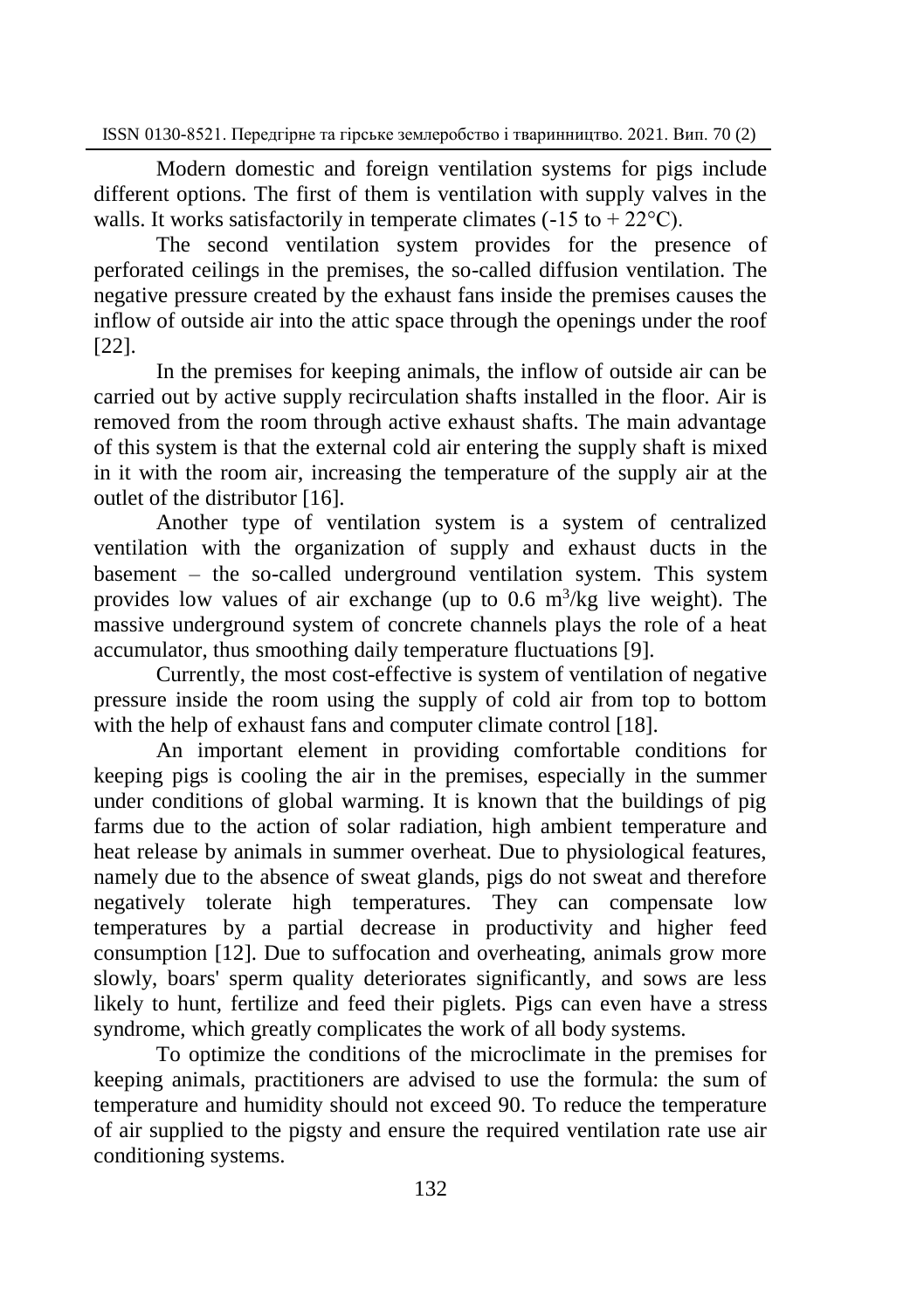An effective way to reduce the air temperature in pig farms is adiabatic cooling – humidification of air flows with water sprayed under high pressure. Irrigation systems are used for this purpose. These plants use cold water from artesian wells with a temperature of  $+5 - +8$  ° C. Water is supplied under a certain pressure, sprayed with nozzles with the formation of small drops [32].

**Conclusions**. Creating comfortable conditions is one of the main components of modern intensive pork production. Therefore, optimization of microclimate parameters in pig housing (air temperature, light, humidity, level of harmful gases) is one of the most important factors to fully ensure the metabolism in animals, increase their productive qualities and obtain high quality pork.

#### **Список використаної літератури**

1. Бальников А. А. Влияние сезона осеменения на репродуктивные качества свиноматок. *Farm-Animals* : научнопрактический журнал. 2014. № 3. C. 50– 55.

2. Безмен В. А., Рудаковская И. И., Ходосовский Д. Н. Использование тёмных инфракрасных обогревателей при выращивании поросят-отъёмышей. *Зоотехническая наука Беларуси*. 2016. Т. 51, № 2. С. 138–144.

3. Бєлозьорова Н. О. Впливи середовища та інноваційних технологій утримання, що докорінно (цілеспрямовано) впливають на стан продуктивності та життєздатності свиней. *Науковий вісник ЛНУВМБТ імені С. З. Ґжицького*. 2014. Т. 16, № 3 (60), ч. 3. С. 255–271.

4. Березовский Н. Д., Почерняев Ф. К., Коротков В. А. Методика моделирования индексов для использования их в селекции свиней. *Методы улучшения процессов селекции, разведения и воспроизводства свиней (методические указания).* Москва, 1986. С. 3–14.

5. Важливість вентиляції в сучасному свинарстві. 2020. URL: https://agroclimate.com.ua/images/headers/ 6.pdf (дата звернення: 09.07.2021).

6. Волощук В. М., Герасимчук В. М.

#### **References**

1. Balnikov A. A. Influence of the breeding season on the repro-ductive qualities of sows. *Farm Animals* : nauchnoprakticheskii zhurnal. 2014. No 3. P. 50–55.

2. Bezmen V. A., Rudakovskaia I. I., Khodosovskyi D. N. Use of dark infrared heaters for weaning pigs. *Zootekhnicheskaia nauka Belarusi*. 2016. Vol. 51, No 2. P. 138–144.

3. Bieloziorova N. O. Influences of the environment and innovative technologies of keeping that radically (purposefully) affect the state of productivity and viability of pigs. *Naukovyi visnyk LNUVMBT imeni S. Z. Gzhytskoho*. 2014. Vol. 16, No 3 (60), part 3. P. 255–271.

4. Berezovskyi N. D., Pocherniaev F. K., Korotkov V. A. A technique for modeling indices for use in pig breeding. *Methods for improving the processes of selection, breeding and reproduction of pigs (guidelines).* Moscow, 1986. P. 3–14.

5. Ventilation is important thing in modern pig farming. 2020. URL: [https://agroclimate.com.ua/images/headers/](https://agroclimate.com.ua/images/headers/6.pdf) [6.pdf](https://agroclimate.com.ua/images/headers/6.pdf) (last accessed: 09.07.2021).

6. Voloshchuk V. M., Herasymchuk V. M. Indicators of the microclimate in the department for rearing piglets, depending on the method of ventilation. *Visnyk ahrarnoi nauky Prychornomoria*. 2017. Issue 1 (93). P. 120–128.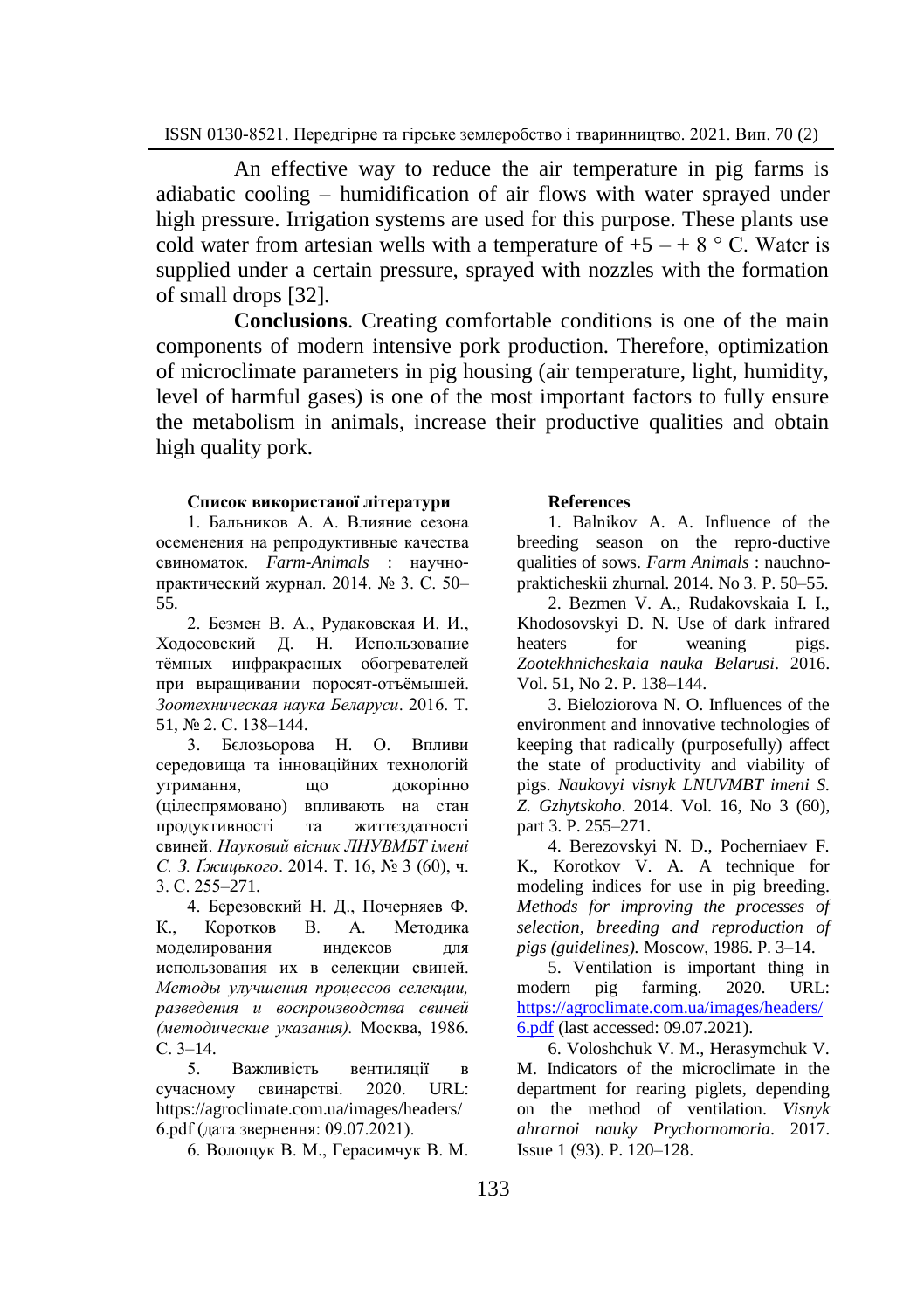Показники мікроклімату у відділенні для дорощування поросят залежно від способу вентилювання приміщення. *Вісник аграрної науки Причорномор'я*. 2017. Вип. 1 (93). С. 120–128.

7. Динаміка параметрів мікроклімату у приміщеннях для дорощування поросят залежно від їх маси / М. Г. Повод та ін. *Вісник Сумського національного аграрного університету. Тваринництво*. 2017. Вип. 7 (33). С. 154– 159.

8. Жижка С. В., Повод М. Г., Самохіна Є. А. Залежність параметрів мікроклімату та продуктивності лактуючих свиноматок і росту підсисних поросят від різних систем вентиляції у зимову пору року. *Вісник Сумського національного аграрного університету. Тваринництво*. 2018. Вип. 7 (35). С. 268– 285.

9. Игнаткин И. Ю., Курячий М. Г. Системы вентиляции и влияние параметров микроклимата на продуктивность свиней. *Вестник НГИЭИ*. 2012. № 10 (17). С. 16–34.

10. Милостивий Р. В. Вплив мікроклімату в приміщенні на відтворювальні якості свиноматок. Матеріали регіональної науковопрактичної конференції «*Проблеми та шляхи інтенсифікації виробництва продукції тваринництва»,* 15 берез. 2018 р. Херсон : ОЛДІ-ПЛЮС, 2018. С. 127– 131.

11. Милостивий Р. В., Повод М. Г., Самохіна Є. А. Параметри мікроклімату в свинарських приміщеннях влітку за різних систем вентиляції та їхній вплив на продуктивність лактуючих свиноматок і ріст підсисних поросят. *Вісник Сумського національного аграрного університету. Тваринництво*. 2018. Вип. 2 (34). С. 218–223.

12. Михалко О. Г., Повод М. Г. Сезонна залежність продуктивності свиноматок данського походження від конструктивних особливостей систем вентиляції приміщень у період опоросу та лактації. *Вісник Сумського* 

7. Dynamics of microclimate parameters in the premises for rearing piglets depending on their weight / M. H. Povod et al. *Visnyk Sumskoho natsionalnoho ahrarnoho universytetu. Tvarynnytstvo*. 2017. Issue 7 (33). P. 154– 159.

8. Zhyzhka S. V., Povod M. H., Samokhina Ye. A. Dependence of microclimate parameters, productivity of lactating sows and growth of suckling piglets on different ventilation systems in winter. *Visnyk Sumskoho natsionalnoho ahrarnoho universytetu. Tvarynnytstvo*. 2018. Issue 7 (35). P. 268–285.

9. Ignatkin I. Yu., Kuriachyi M. H. Ventilation systems and the influence of microclimate parameters on the productivity of pigs. *Vestnik NHIEI*. 2012. No 10 (17). P. 16–34.

10. Mylostyvyi R. V. Influence of indoor microclimate on reproductive qualities of sows. materialy rehionalnoi naukovo-praktychnoi konferentsii: *«Problemy ta shliakhy intensyfikatsii vyrobnytstva produktsii tvarynnytstva»*, 15 berez. 2018 r. Kherson : OLDI-PLIUS, 2018. P. 127–131.

11. Mylostyvyi R. V., Povod M. H., Samokhina Ye. A. Parameters of microclimate in piggeries in summer with different ventilation systems and their impact on the productivity of lactating sows and the growth of suckling piglets. *Visnyk Sumskoho natsionalnoho ahrarnoho universytetu. Tvarynnytstvo*. 2018. Issue 2 (34). P. 218–223.

12. Mykhalko O. H., Povod M. H. Seasonal productivity dependence of Danish origin sows on the design features of ventilation systems during farrowing and lactation. *Visnyk Sumskoho natsionalnoho ahrarnoho universytetu. Tvarynnytstvo*. 2019. Issue 3 (38). P. 77–90.

13. Novykova N. V. Morphological aspects of the interaction of the pituitary gland and adrenal glands under the influence of stress factors. *Tavriiskyi naukovyi visnyk*. 2013. Issue 84. P. 199– 203.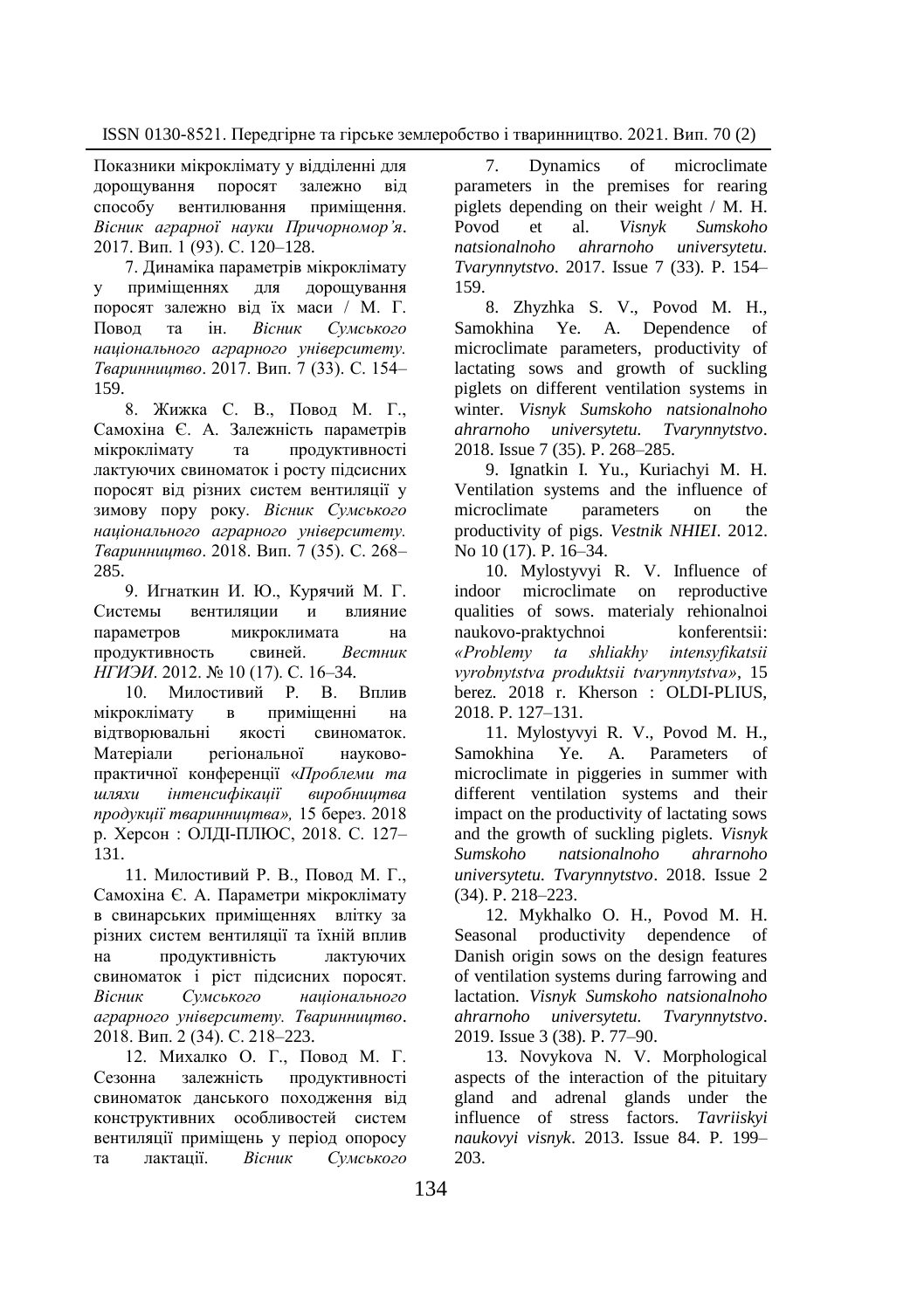*національного аграрного університету. Тваринництво*. 2019. Вип. 3 (38). С. 77– 90.

13. Новикова Н. В. Морфологічні аспекти взаємодії гіпофіза і наднирників під впливом стрес-фактора. *Таврійський науковий вісник.* 2013. Вип. 84. С. 199– 203.

14. Повод М. Г., Корж О. В., Нестеров А. М. Вплив пори року на відтворні якості свиноматок данської селекції. *Вісник Сумського національного аграрного університету. Тваринництво*. 2017. Вип. 5 (2). С. 111–113.

15. Пономаренко В. М. Амінокислотний склад м'язової тканини свиней різних генотипів. *Зоотехнічна наука: історія, проблеми, перспективи* : Міжнар. наук.-практ. конф., 16–18 берез. 2011 р. Кам'янець-Подільський, 2011. С. 193–194.

16. Расмуссен К. Система вентиляції як елемент біобезпеки господарств. *Прибуткове свинарство*. 2019. Вип. № 3 (51). URL: [http://profisvine.pigua.info/indexukr.php?ac](http://profisvine.pigua.info/indexukr.php?action=issue&id) [tion=issue&id](http://profisvine.pigua.info/indexukr.php?action=issue&id) (дата звернення: 11.07.2021).

17. Ресурсозберігаючі технології виробництва свинини: теорія і практика: навч. посіб. / Царенко О. М. та ін. ; за ред. О. М. Царенка. Суми : ВТД «Університетська книга», 2004. 269 с.

18. Cамохіна Є. А. Продуктивність підсисних свиноматок залежно від параметрів мікроклімату, створеного різними системами вентиляції в осінній період. *Аграрна наука та освіта в ХХІ столітті*: *проблеми, перспективи та інновації* : матеріали Міжнародної науково-практичної конференції, 26-27 квітня 2018 р. Ніжин, 2018. С. 42–48.

19. Тунасов А. И., Галиева Ч. Р. Расчет воздухообмена в свинарникеоткормочнике. *Международный студенческий научный вестник.* 2019. № 1. URL:

[https://eduherald.ru/ru/article/view?id=1956](https://eduherald.ru/ru/article/view?id=19562) [2](https://eduherald.ru/ru/article/view?id=19562) (дата обращения: 11.07.2021).

20. Хохрин С. Н. Корма и кормление

14. Povod M. H., Korzh O. V., Nesterov A. M. Influence of the season on the reproductive qualities of Danish selection sows. *Visnyk Sumskoho natsionalnoho ahrarnoho universytetu. Tvarynnytstvo*. 2017. Issue 5 (2). P. 111– 113.

15. Ponomarenko V. M. Amino acid composition of pig muscle tissue of different genotypes. *Zootekhnichna nauka: istoriia, problemy, perspektyvy* : Mizhnar. nauk.-prakt. konf., 16–18 berez. 2011 r. Kamianets-Podilskyi, 2011. P. 193–194.

16. Rasmussen K. Ventilation system as an element of biosafety of farms. *Prybutkove svynarstvo.* 2019. Issue No 3 (51). URL: [http://profisvine.pigua.info/indexukr.php?ac](http://profisvine.pigua.info/indexukr.php?action=issue&id) [tion=issue&id](http://profisvine.pigua.info/indexukr.php?action=issue&id) (last accessed: 11.07.2021).

17. Resource-saving technologies of pork production: theory and practice : navch. Posib. / Tsarenko O. M. et al. ; za red. O. M. Tsarenka. Sumy : VTD «Universytetska knyha», 2004. 269 p.

18. Samokhina Ye. A. Productivity of suckling sows depending on the parameters of the microclimate created by different ventilation systems in the autumn. *Ahrarna nauka ta osvita v XXI stolitti: problemy, perspektyvy ta innovatsii* : materialy Mizhnarodnoi naukovo-praktychnoi konferentsii, 26‒27 kvit. 2018 r. Nizhyn, 2018. P. 42–48.

19. Tunasov A. I., Halieva Ch. R. Calculation of air exchange in a fattening pigsty. *Mezhdunarodnyi studencheskyi nauchnyi vestnyk*. 2019. No 1. URL: [https://eduherald.ru/ru/article/view?id=1956](https://eduherald.ru/ru/article/view?id=19562) [2](https://eduherald.ru/ru/article/view?id=19562) (last accessed: 09.07.2021).

20. Khokhrin S. N. Animal feed and feeding. Sankt-Peterburg, 2002. 512 p.

21. Tsereniuk O. M., Khvatov A. I., Stryzhak T. A. Evaluation of the indices effectiveness of maternal productivity of pigs. *Suchasni problemy selektsii, rozvedennia ta hihiieny tvaryn* : zb. nauk. prats Vinnytskoho NAU. 2010. No 3 (42). P. 73–77.

22. Chernova S. E., Kazakov V. S.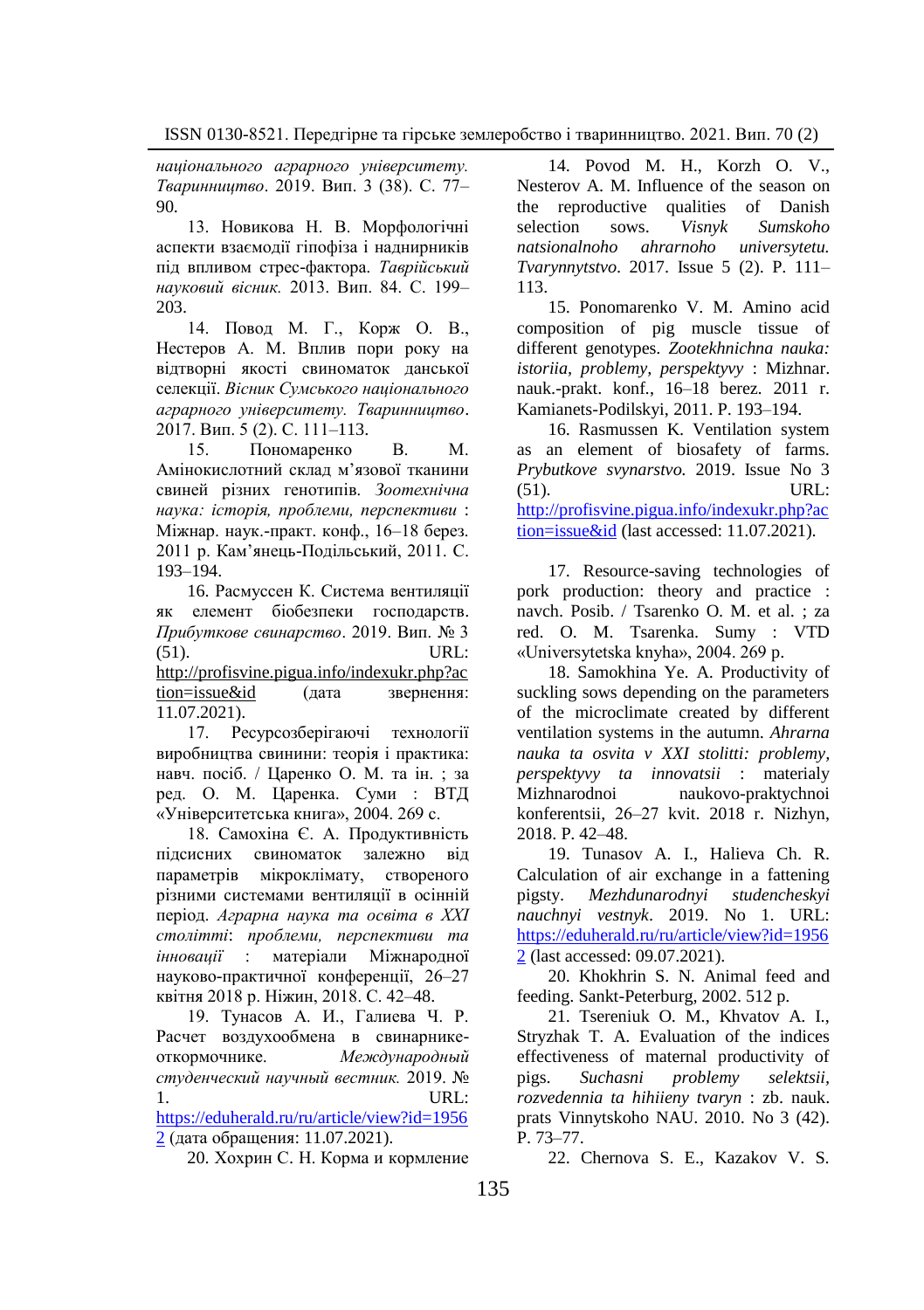животных. Санкт-Петербург, 2002. 512 с.

21. Церенюк О. М., Хватов А .І., Стрижак Т. А. Оцінка ефективності індексів материнської продуктивності свиней. *Сучасні проблеми селекції, розведення та гігієни тварин* : зб. наук. праць Вінницького НАУ. 2010. № 3 (42). С. 73–77.

22. Чернова С. Е., Казаков В. С. Влияние микроклимата в помещении на рост, развитие и откормочные качества молодняка свиней. *Известия ОГАУ*. 2014. № 6 (50). С. 127–129.

23. Ammonia emissions affected by airflow in a model pig house: effects of ventilation rate, floor slat opening, and headspace height in a manure storage pit / Ye Z. et al. *Transactions of the ASABE*. 2008. Issue 51 (6). P. 2113–2122.

24. Atmospheric NH<sub>3</sub> dynamics at a typical pig farm in China and their implications / Xu W. et al. *Atmospheric Pollution Research*. 2014. Issue 3, vol. 5. P. 455–463.

25. Chronic ammonia exposure does not influence hepatic gene expression in growing pigs / Cheng Z. et al. *Animal*. 2014. Issue 8 (2). P. 331–337.

26. Effect of climate and insemination technique on reproductive performance of gilts and sows in a subtropical zone of Mexico / Mellado M. et al. *Austral. Journal of Veterinary Sciences*. 2018. Issue 50 (1). P. 27–34.

27. Effect of temperature and humidity on reproductive performance of crossbred sows in Thailand / Suriyasomboon A. et al. *Theriogenology*. 2006. Issue 65. P. 606– 628.

28. Emissions of ammonia, methane and nitrous oxide from pig houses and slurry: Effects of rooting material, animal activity and ventilation flow / Blanes-Vidal V. et al. *Agriculture, Ecosystems & Environment*. 2008. Issue 124 (3). P. 237–  $244.$ 

29. Evolution of  $NH<sub>3</sub>$  Concentrations in Weaner Pig Buildings Based on Setpoint Temperature / Manuel R. R. et al. *Agronomy*. 2020. Issue 10 (1). Р. 2–14.

Influence of indoor microclimate on the growth, development and fattening qualities of young pigs. *Izvestiia OGAU*. 2014. No 6 (50). P. 127–129.

23. Ammonia emissions affected by airflow in a model pig house: effects of ventilation rate, floor slat opening, and headspace height in a manure storage pit / Ye Z. et al. *Transactions of the ASABE*. 2008. Issue 51 (6). P. 2113–2122.

24. Atmospheric NH<sub>3</sub> dynamics at a typical pig farm in China and their implications / Xu W. et al. *Atmospheric Pollution Research*. 2014. Issue 3, vol. 5. P. 455–463.

25. Chronic ammonia exposure does not influence hepatic gene expression in growing pigs / Cheng Z. et al. *Animal*. 2014. Issue 8 (2). P. 331–337.

26. Effect of climate and insemination technique on reproductive performance of gilts and sows in a subtropical zone of Mexico / Mellado M. et al. *Austral. Journal of Veterinary Sciences*. 2018. Issue 50 (1). P. 27–34.

27. Effect of temperature and humidity on reproductive performance of crossbred sows in Thailand / Suriyasomboon A. et al. *Theriogenology*. 2006. Issue 65. P. 606– 628.

28. Emissions of ammonia, methane and nitrous oxide from pig houses and slurry: Effects of rooting material, animal activity and ventilation flow / Blanes-Vidal V. et al. *Agriculture, Ecosystems & Environment*. 2008. Issue 124 (3). P. 237– 244.

29. Evolution of NH<sub>3</sub> Concentrations in Weaner Pig Buildings Based on Setpoint Temperature / Manuel R. R. et al. *Agronomy*. 2020. Issue 10 (1). Р. 2–14.

30. Janse van Rensburg L., Spencer B.T. The influence of environmental temperatures on farrowing rates and litter sizes in South African pig breeding units. *Onderstepoort J. Vet. Re*. 2014. Issue 81. P. 1–7.

31. Noblet J., Le Dividich J., Van Milgen J. Thermal Environment and Swine Nutrition. *Swine Nutrition*. 2001. Issue 2. P.